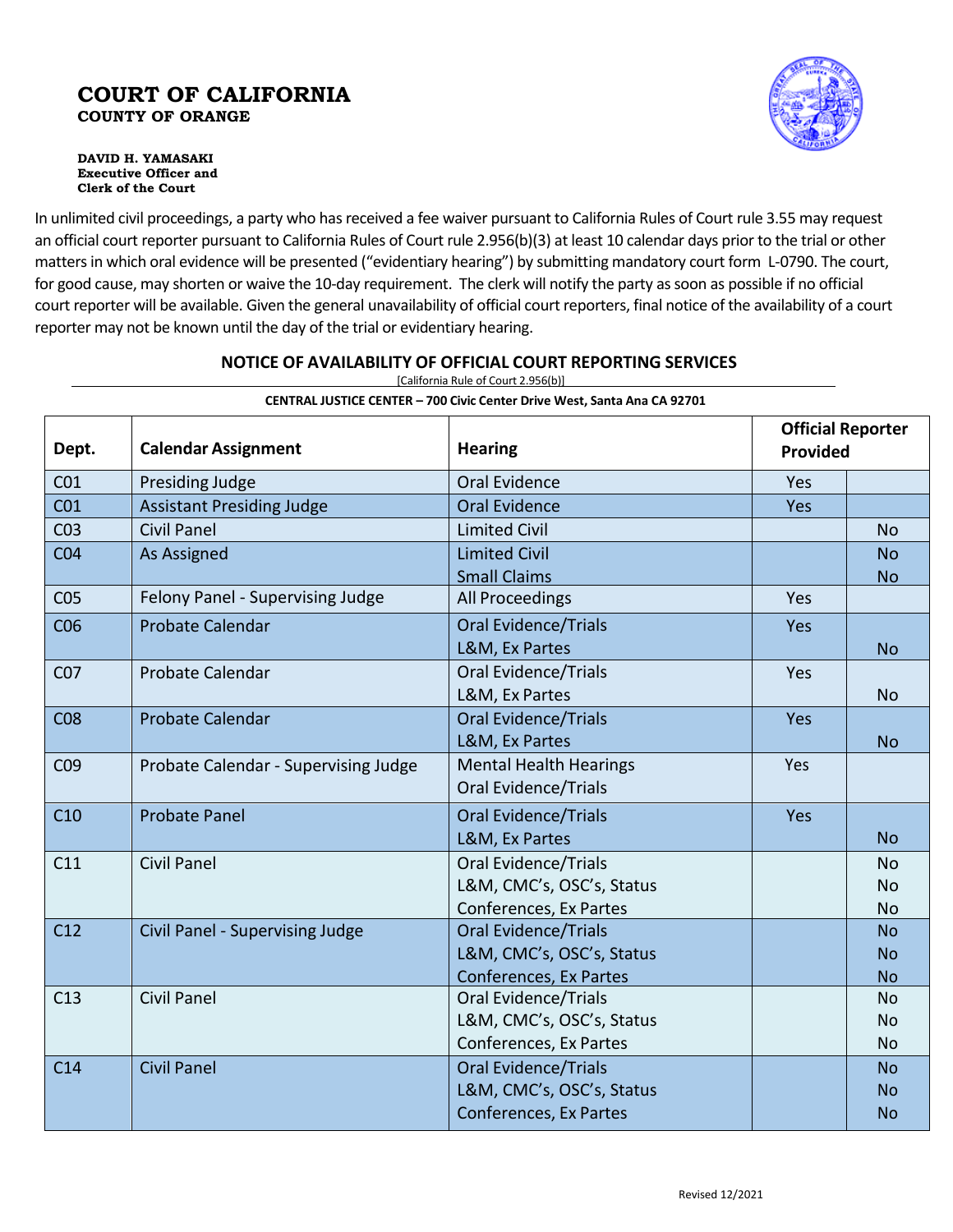**Official Reporter Provided**

| Dept.           | <b>Calendar Assignment</b> | <b>Hearing</b>                         | <b>Provided</b> |           |
|-----------------|----------------------------|----------------------------------------|-----------------|-----------|
| C15             | <b>Civil Panel</b>         | <b>Civil Unlimited</b>                 |                 | <b>No</b> |
| C16             | <b>Complex Civil Panel</b> | <b>Oral Evidence/Trials</b>            |                 | <b>No</b> |
|                 |                            | L&M, CMC's, OSC's, Status              |                 | <b>NO</b> |
|                 |                            | <b>Conferences, Ex Partes</b>          |                 | <b>No</b> |
| C17             | <b>Civil Panel</b>         | <b>Limited Civil</b>                   |                 | <b>No</b> |
| C18             | <b>Civil Panel</b>         | <b>Oral Evidence/Trials</b>            |                 | <b>No</b> |
|                 |                            | L&M, CMC's, OSC's, Status              |                 | <b>No</b> |
|                 |                            | Conferences, Ex Partes                 |                 | <b>No</b> |
| C19             | <b>DARK</b>                | Fire Life Safety Project               |                 |           |
| C <sub>20</sub> | <b>Civil Panel</b>         | <b>Oral Evidence/Trials</b>            |                 | <b>No</b> |
|                 |                            | L&M, CMC's, OSC's, Status Conferences, |                 | <b>No</b> |
|                 |                            | <b>Ex Partes</b>                       |                 | <b>No</b> |
| C <sub>21</sub> | <b>Civil Panel</b>         | <b>Oral Evidence/Trials</b>            |                 | <b>No</b> |
|                 |                            | L&M, CMC's, OSC's, Status              |                 | <b>No</b> |
|                 |                            | Conferences, Ex Partes                 |                 | <b>No</b> |
| C <sub>22</sub> | <b>DARK</b>                | Fire Life Safety Project               |                 | <b>No</b> |
| C <sub>23</sub> | <b>Civil Panel</b>         | <b>Oral Evidence/Trials</b>            |                 | No        |
|                 |                            | L&M, CMC's, OSC's, Status              |                 | <b>No</b> |
|                 |                            | Conferences, Ex Partes                 |                 | <b>No</b> |
| C <sub>24</sub> | <b>Civil Panel</b>         | <b>Oral Evidence/Trials</b>            |                 | <b>No</b> |
|                 |                            | L&M, CMC's, OSC's, Status              |                 | <b>No</b> |
|                 |                            | Conferences, Ex Partes                 |                 | <b>No</b> |
| C <sub>25</sub> | <b>Civil Panel</b>         | <b>Oral Evidence/Trials</b>            |                 | No        |
|                 |                            | L&M, CMC's, OSC's, Status              |                 | <b>No</b> |
|                 |                            | Conferences, Ex Partes                 |                 | <b>No</b> |
| C <sub>26</sub> | <b>Civil Panel</b>         | <b>Oral Evidence/Trials</b>            |                 | <b>No</b> |
|                 |                            | L&M, CMC's, OSC's, Status              |                 | <b>No</b> |
|                 |                            | Conferences, Ex Partes                 |                 | <b>No</b> |
| C <sub>27</sub> | <b>Felony Trial Panel</b>  | All Proceedings                        | Yes             |           |
| C <sub>28</sub> | <b>Felony Trial Panel</b>  | <b>All Proceedings</b>                 | Yes             |           |
| C <sub>29</sub> | <b>Felony Trial Panel</b>  | All Proceedings                        | Yes             |           |
| C30             | <b>Felony Trial Panel</b>  | <b>All Proceedings</b>                 | Yes             |           |
| C31             | <b>Civil Panel</b>         | <b>Civil Unlimited</b>                 |                 | <b>No</b> |
| C32             | <b>DARK</b>                | Fire Life Safety Project               |                 |           |
| C33             | <b>Civil Panel</b>         | <b>Oral Evidence/Trials</b>            |                 | <b>No</b> |
|                 |                            | L&M, CMC's, OSC's, Status              |                 | No        |
|                 |                            | Conferences, Ex Partes                 |                 | No        |
| C <sub>34</sub> | <b>Civil Panel</b>         | <b>Unlimited Civil</b>                 |                 | <b>No</b> |
| C <sub>35</sub> | <b>Felony Trial Panel</b>  | All Proceedings                        | Yes             |           |
| C36             | <b>Felony Trial Panel</b>  | All Proceedings                        | Yes             |           |
| C <sub>37</sub> | <b>Felony Trial Panel</b>  | All Proceedings                        | Yes             |           |
| C38             | <b>Felony Panel</b>        | All Proceedings                        | Yes             |           |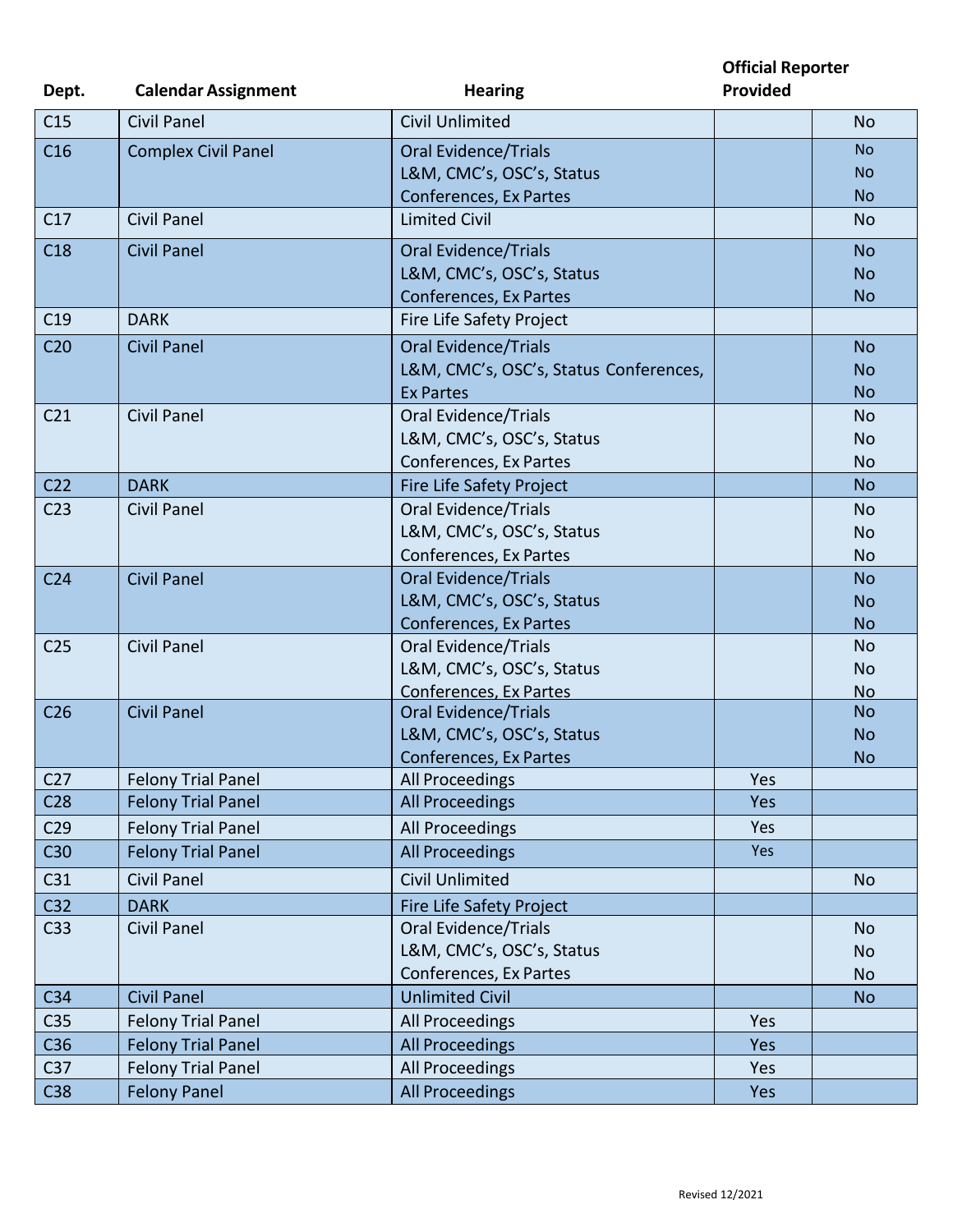**Official Reporter**

| Dept.           | <b>Calendar Assignment</b>        | <b>Hearing</b>                                                           | Provided   |           |
|-----------------|-----------------------------------|--------------------------------------------------------------------------|------------|-----------|
| C <sub>39</sub> | <b>Felony Panel</b>               | All Proceedings/Criminal Overflow<br><b>SVP Calendar</b>                 | Yes        |           |
| C40             | <b>Felony Trial Panel</b>         | <b>All Proceedings</b>                                                   | <b>Yes</b> |           |
| C41             | <b>Felony Trial Panel</b>         | All Proceedings                                                          | Yes        |           |
| C42             | <b>Civil Panel</b>                | <b>Oral Evidence/Trials</b>                                              |            | <b>No</b> |
|                 |                                   | L&M, CMC's, OSC's, Status                                                |            | <b>No</b> |
|                 |                                   | Conferences, Ex Partes                                                   |            | <b>No</b> |
| C43             | <b>Felony Trial Panel</b>         | All Proceedings                                                          | Yes        |           |
| C44             | <b>Felony Trial Panel</b>         | <b>All Proceedings</b>                                                   | Yes        |           |
|                 |                                   | Prop 64 and Prop 47 (Fridays)                                            |            |           |
| C45             | <b>Felony Trial Panel</b>         | All Proceedings                                                          | Yes        |           |
| C46             | As Assigned                       | <b>Open Trial Court (Felony)</b>                                         | Yes        |           |
|                 |                                   | Open Trial Court (Misdemeanor)                                           |            | <b>No</b> |
| C47             | Central Panel - Supervising Judge | Master Calendar                                                          | Yes        |           |
|                 |                                   | Misdemeanor Jury Trials, Pretrials<br>and Post Conviction Calendar       |            | <b>No</b> |
| C48             | As Assigned                       | Open Trial Court (Felony)                                                | Yes        |           |
|                 |                                   | Open Trial Court (Misdemeanor)                                           |            | <b>No</b> |
| C49             | Central Panel/CJ1                 | In Custody Misdemeanor and Felony                                        | Yes        |           |
|                 |                                   | Arraignments/Misdemeanor Probation                                       |            | <b>No</b> |
|                 |                                   | Violations                                                               |            |           |
| C50             | <b>Central Panel</b>              | Open Trial Court (Felony)                                                | Yes        |           |
|                 |                                   | <b>Open Trial Court (Misdemeanor)</b>                                    |            | <b>No</b> |
| C51             | Central Panel/Open Trial Court    | Open Trial Court (Felony)                                                | Yes        |           |
|                 |                                   | Open Trial Court (Misdemeanor)                                           |            | <b>No</b> |
| C52             | Central Panel/Open Trial Court    | Open Trial Court (Felony)                                                | <b>Yes</b> |           |
|                 |                                   | Open Trial Court (Misdemeanor)                                           |            | <b>No</b> |
| C <sub>53</sub> | As Assigned                       | Open Trial Court (Felony)                                                | Yes        |           |
|                 |                                   | Open Trial Court (Misdemeanor)                                           |            | <b>No</b> |
|                 |                                   | <b>Preliminary Hearings and Motions</b>                                  | Yes        |           |
| C54             | <b>Central Panel</b>              | Misdemeanor Arraignment Calendar                                         |            | <b>No</b> |
| C <sub>55</sub> | <b>Central Panel</b>              | Misdemeanor 1203.3/12034 Hearings<br>Felony Arraignments and Preliminary | Yes        | <b>No</b> |
|                 |                                   | <b>Hearings</b>                                                          |            |           |
|                 |                                   | <b>Fugitive Warrants/Complaints</b>                                      |            |           |
| C56             | Central Panel/Open Trial Court    | Open Trial Court (Felony)                                                | <b>Yes</b> |           |
|                 |                                   | Open Trial Court (Misdemeanor)                                           |            | <b>No</b> |
|                 |                                   | <b>Preliminary Hearings and Motions</b>                                  | <b>Yes</b> |           |
| C57             | Central Panel/Open Trial Court    | Pre-Prelim Felony PT, MSCs, Prelim Hearings,                             | Yes        |           |
|                 |                                   | Motions ad lib, All Felony 1203.03, 1203.04,                             |            |           |
|                 |                                   | 1203.09 Calendared hearings, PC 851.8,                                   |            |           |
|                 |                                   | 851.90, 851.91 Petitions to Seal and Destroy                             |            |           |
|                 |                                   | Arrest Records, Prop 47/Prop 64 Petitions                                |            |           |
| C58             | <b>Central Panel</b>              | <b>Mental Health</b>                                                     | <b>Yes</b> |           |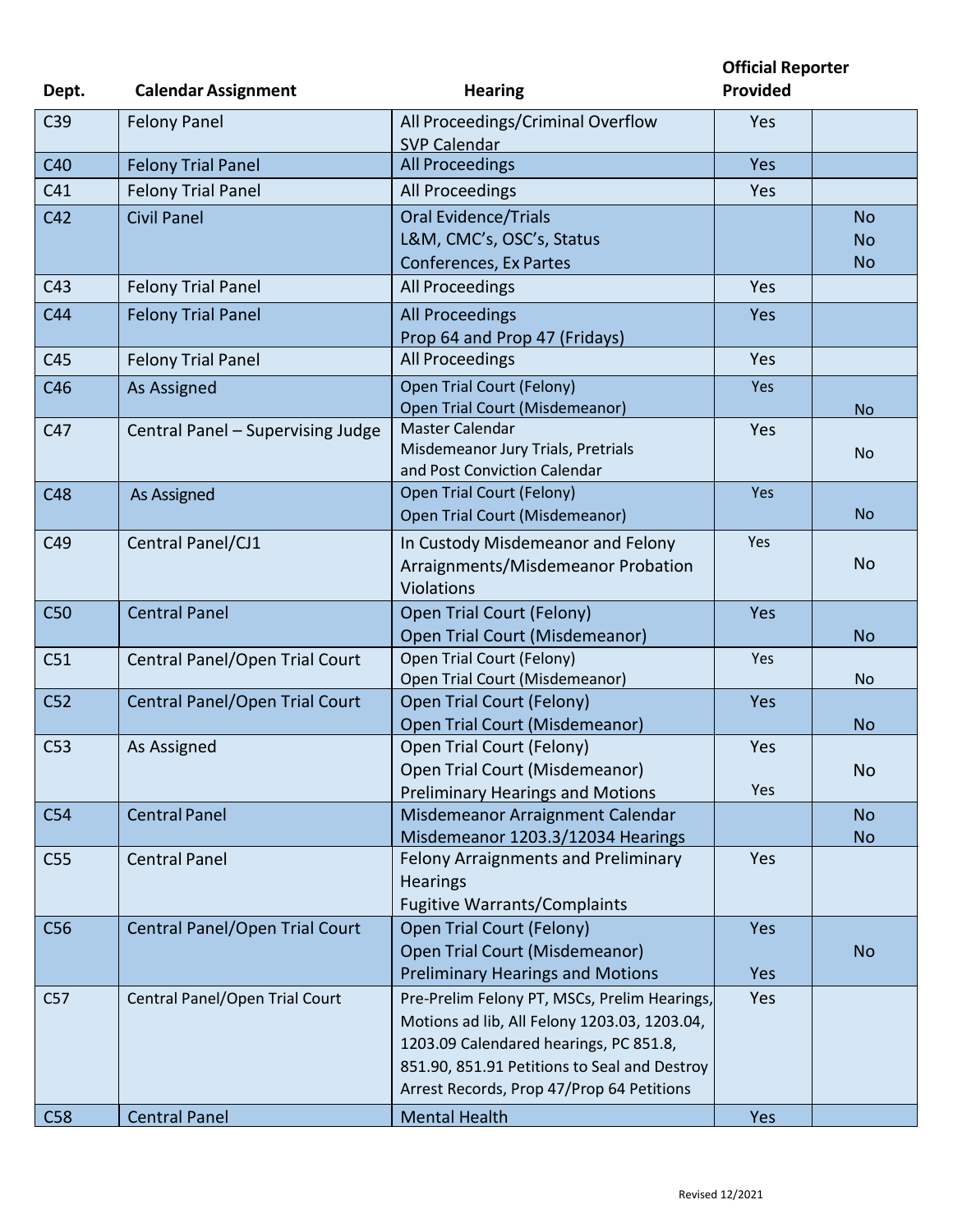| Dept.            | <b>Calendar Assignment</b>        | <b>Hearing</b>                           | <b>Official Reporter</b><br>Provided |           |
|------------------|-----------------------------------|------------------------------------------|--------------------------------------|-----------|
|                  |                                   |                                          |                                      |           |
| C <sub>59</sub>  | <b>Central Panel</b>              | <b>Remote Traffic Arraignments</b>       |                                      | <b>No</b> |
|                  |                                   | <b>Traffic Court Trials</b>              |                                      |           |
|                  |                                   | <b>Traffic Chambers Work</b>             | Yes                                  |           |
|                  |                                   | <b>CCB1: WIT Court, Mental Health</b>    |                                      |           |
|                  |                                   | Diversion, Recovery/Opportunity          |                                      |           |
| C60              | <b>Central Panel/Felony Panel</b> | Court<br>Felony PV Calendar, Felony      | Yes                                  |           |
|                  |                                   | Probation Modification Petitions,        |                                      |           |
|                  |                                   | <b>Mandatory Supervision Violations,</b> |                                      |           |
|                  |                                   | PRCS Violations, Parole Violation        |                                      |           |
|                  |                                   | <b>Hearings/Parole Petitions for</b>     |                                      |           |
|                  |                                   | Revocation                               |                                      |           |
| C61              | <b>Civil Panel</b>                | <b>Small Claims</b>                      |                                      | <b>No</b> |
|                  |                                   | <b>Judgment Debtor</b>                   |                                      | <b>No</b> |
|                  |                                   | Exams(limited) Unlawful                  |                                      | <b>No</b> |
| C62              | <b>Central Panel</b>              | <b>Open Trial Court Felony)</b>          | Yes                                  |           |
|                  |                                   | Open Trial Court (Misdemeanor)           |                                      | <b>No</b> |
|                  |                                   | <b>Preliminary Hearings, CCB</b>         | Yes                                  |           |
|                  |                                   | Drug/DUI (Fridays)                       |                                      |           |
| C63              | Family Law Panel                  | <b>Family Law</b>                        | Yes                                  |           |
| C64              | <b>Civil Panel</b>                | <b>Unlimited Civil Panel</b>             |                                      | <b>No</b> |
| C65              | <b>Family Law Panel</b>           | <b>Family Law</b>                        | Yes                                  |           |
| C66              | Civil Panel/Open Trial Court      | Civil Harassment OMNI                    | Yes                                  |           |
|                  |                                   | <b>Limited Trial</b>                     |                                      | <b>No</b> |
| VCC1             | <b>Civil Panel</b>                | <b>Limited Civil</b>                     |                                      | <b>No</b> |
| VCC <sub>2</sub> | As Assigned                       | Civil - Virtual Courtroom                |                                      | <b>No</b> |
| VCC3             | As Assigned                       | <b>Remote Civil/Probate Trailing</b>     | Yes                                  |           |
|                  |                                   | <b>Trials</b>                            |                                      |           |
| VCC4             | As Assigned                       | As Assigned                              |                                      |           |
| VCC5             | As Assigned                       | As Assigned                              |                                      |           |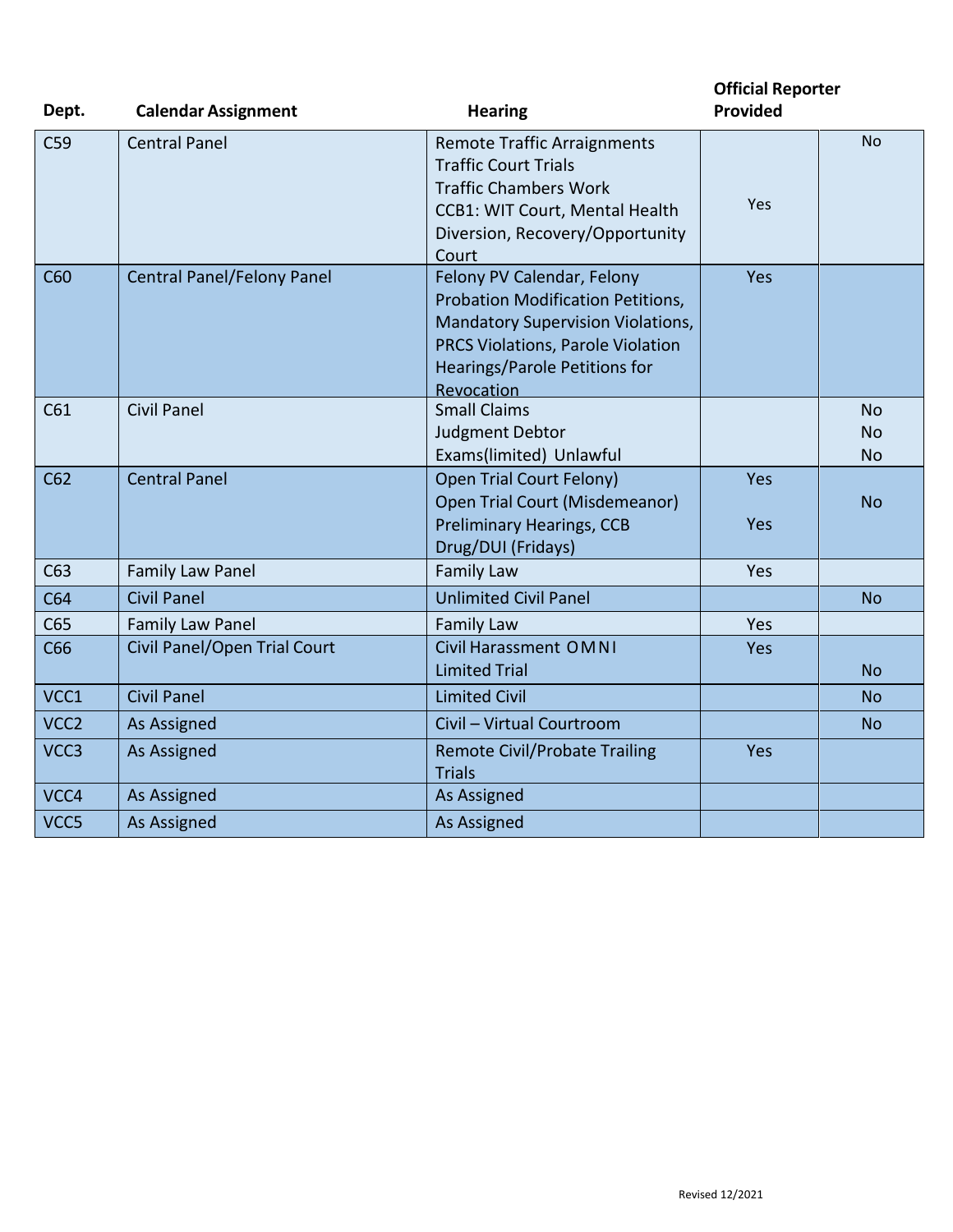

**DAVID H. YAMASAKI Executive Officer and Clerk of the Court**

#### **NOTICE OF AVAILABILITY OF OFFICIAL COURT REPORTING SERVICES**

[California Rule of Court 2.956(b)]

**CENTRAL JAIL – 550 N. Flower Street, Santa Ana CA 92703**

| Dept. | <b>Calendar Assignment</b> | <b>Hearing</b>                                                                                                                                                                       | <b>Official Reporter</b><br>Provided |                        |
|-------|----------------------------|--------------------------------------------------------------------------------------------------------------------------------------------------------------------------------------|--------------------------------------|------------------------|
| CJ1   | Criminal                   | Currently located in C59<br><b>Felony Arraignments</b><br>Parole Petitions for<br>Revocation<br><b>Misdemeanor Arraignments</b><br><b>Misdemeanor Probation</b><br><b>Violations</b> | Yes<br>Yes                           | <b>No</b><br><b>No</b> |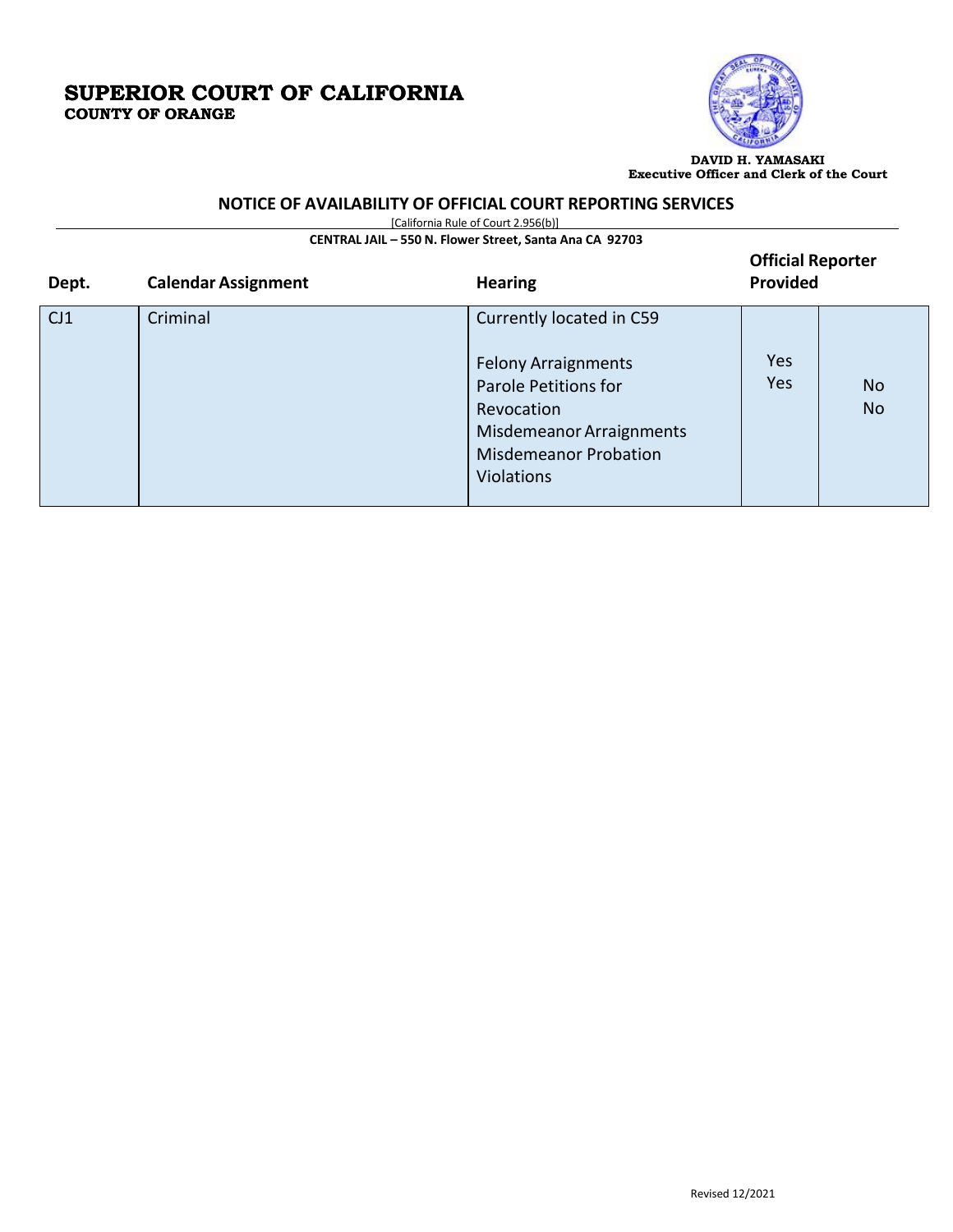

**DAVID H. YAMASAKI Executive Officer and Clerk of the Court**

# **NOTICE OF AVAILABILITY OF OFFICIAL COURT REPORTING SERVICES**

[California Rule of Court 2.956(b)]

**CIVIL COMPLEX CENTER, 751 W. Santa Ana Blvd., Santa Ana CA 92701**

| Dept. | <b>Calendar Assignment</b> | <b>Hearing</b>                                   | <b>Official Reporter</b><br><b>Provided</b> |                |
|-------|----------------------------|--------------------------------------------------|---------------------------------------------|----------------|
| CX101 | Complex Civil Panel        | <b>Oral Evidence/Trials</b>                      |                                             | N <sub>o</sub> |
|       |                            | <b>Judicial Council Coordination Proceedings</b> |                                             | No             |
|       |                            | L&M, CMC's, OSC's,                               |                                             | <b>No</b>      |
|       |                            | Status Conferences, Ex Partes                    |                                             | N <sub>o</sub> |
| CX102 | <b>Complex Civil Panel</b> | <b>Oral Evidence/Trials</b>                      |                                             | No.            |
|       |                            | <b>Judicial Council Coordination Proceedings</b> |                                             | <b>No</b>      |
|       |                            | L&M, CMC's, OSC's,                               |                                             | <b>No</b>      |
|       |                            | <b>Status Conferences, Ex Partes</b>             |                                             | <b>No</b>      |
| CX103 | <b>Complex Civil Panel</b> | Oral Evidence/Trials                             |                                             | <b>No</b>      |
|       |                            | Law & Motion                                     |                                             | N <sub>o</sub> |
|       |                            | CMC's, OSC's,                                    |                                             | <b>No</b>      |
|       |                            | <b>Status Conferences, Ex Partes</b>             |                                             | <b>No</b>      |
| CX104 | <b>Complex Civil Panel</b> | <b>Oral Evidence/Trials</b>                      |                                             | N <sub>o</sub> |
|       |                            | <b>Judicial Council Coordination Proceedings</b> |                                             | <b>No</b>      |
|       |                            | L&M, CMC's, OSC's,                               |                                             | <b>No</b>      |
|       |                            | <b>Status Conferences, Ex Partes</b>             |                                             | N <sub>o</sub> |
| CX105 | <b>Complex Civil Panel</b> | Oral Evidence/Trials                             |                                             | No.            |
|       |                            | <b>Judicial Council Coordination Proceedings</b> |                                             | <b>No</b>      |
|       |                            | L&M, CMC's, OSC's,                               |                                             | N <sub>o</sub> |
|       |                            | Status Conferences, Ex Partes                    |                                             | No             |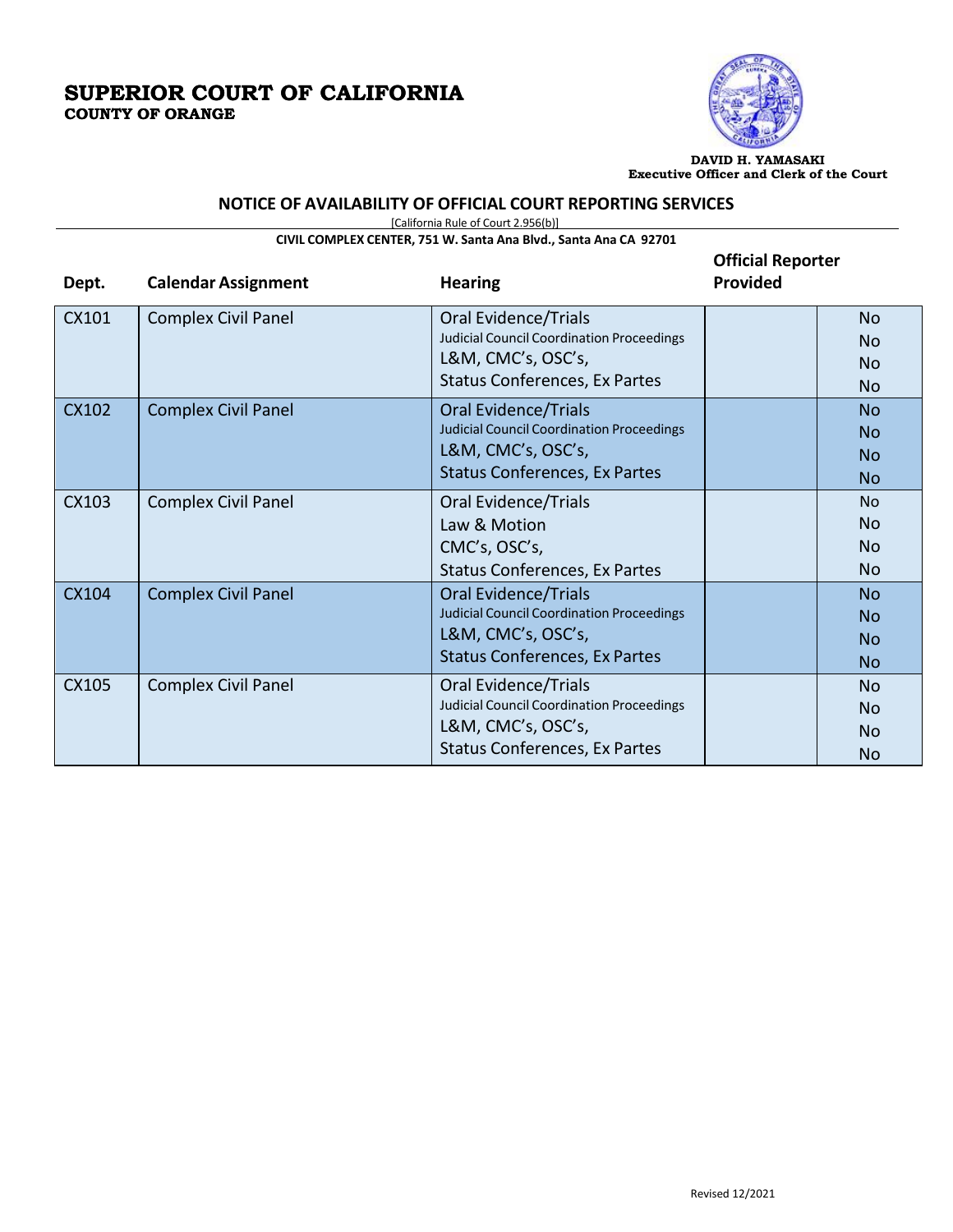

**DAVID H. YAMASAKI Executive Officer and Clerk of the Court**

### **NOTICE OF AVAILABILITY OF OFFICIAL COURT REPORTING SERVICES**

[California Rule of Court 2.956(b)]

**COMMUNITY COURT BUILDING – 909 North Main Street, Santa Ana CA 92701**

| Dept. | <b>Calendar Assignment</b>               | <b>Hearing</b>                    | <b>Official Reporter</b><br>Provided |                |
|-------|------------------------------------------|-----------------------------------|--------------------------------------|----------------|
| CCB1  | <b>Felony Panel Collaborative Courts</b> | <b>Felony Pleas</b>               | <b>Yes</b>                           |                |
|       |                                          | <b>Felony Drug Court Hearings</b> | Yes                                  |                |
|       |                                          | Drug Court                        | Yes                                  |                |
|       |                                          | <b>DUI</b>                        |                                      | N <sub>o</sub> |
|       |                                          | <b>Assisted Intervention</b>      |                                      | <b>No</b>      |
|       |                                          | <b>Mental Health Court</b>        |                                      | <b>No</b>      |
|       |                                          | <b>Veterans Court</b>             |                                      | N <sub>o</sub> |
|       |                                          | <b>Homeless Court</b>             |                                      | N <sub>o</sub> |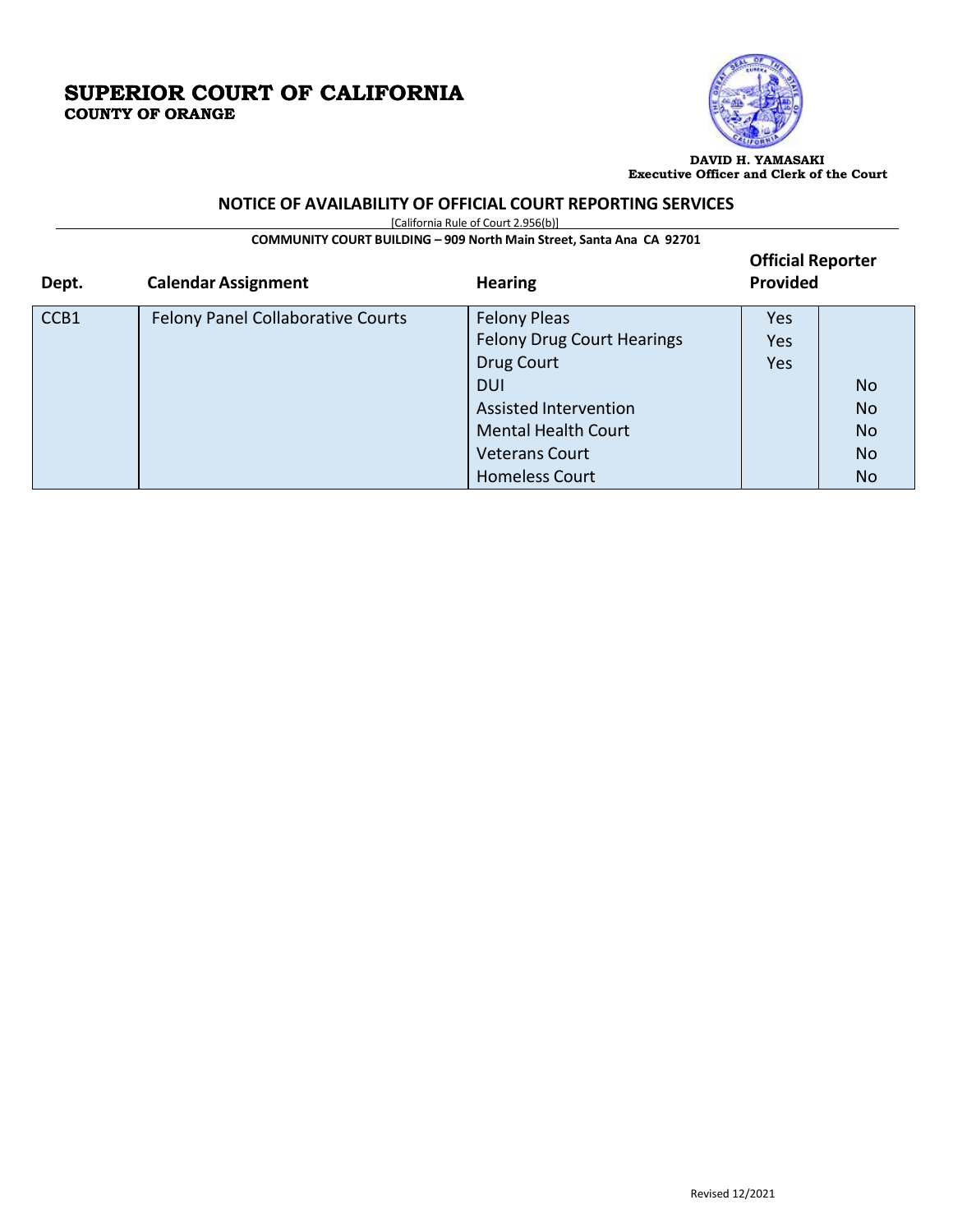

**DAVID H. YAMASAKI Executive Officer and Clerk of the Court**

#### **NOTICE OF AVAILABILITY OF OFFICIAL COURT REPORTING SERVICES**

[California Rule of Court 2.956(b)]

|                          | HARBOR JUSTICE CENTER - 4601 Jamboree Road, Newport Beach, CA 92660-2595 |                                                    |            |           |  |
|--------------------------|--------------------------------------------------------------------------|----------------------------------------------------|------------|-----------|--|
| <b>Official Reporter</b> |                                                                          |                                                    |            |           |  |
| Dept.                    | <b>Calendar Assignment</b>                                               | <b>Hearing</b>                                     | Provided   |           |  |
| H01                      | <b>Harbor Panel</b>                                                      | <b>Felony Calendar</b>                             | Yes        |           |  |
| H <sub>02</sub>          | <b>Central Panel</b>                                                     | <b>All Proceedings</b>                             | Yes        |           |  |
| H <sub>03</sub>          | <b>Harbor Panel</b>                                                      | Open Trial Court (Felony)                          | Yes        |           |  |
|                          |                                                                          | Open Trial Court (Misdemeanor)                     |            | <b>No</b> |  |
|                          |                                                                          | Misdemeanor Private Attorney                       |            |           |  |
|                          |                                                                          | JT/Pretrials                                       |            |           |  |
| H <sub>04</sub>          | Harbor Panel - Supervising Judge                                         | <b>Master Calendar</b>                             |            | <b>No</b> |  |
| <b>H05</b>               | Harbor Panel/Dark                                                        | <b>Family Law</b>                                  | Yes        |           |  |
| H <sub>06</sub>          | <b>Harbor Panel</b>                                                      | Open Trial Court (Felony)                          | Yes        |           |  |
|                          |                                                                          | Open Trial Court (Misdemeanor)                     |            | <b>No</b> |  |
|                          |                                                                          | Misdemeanor JT/Pretrials, Motions                  |            |           |  |
| H <sub>0</sub> 7         | <b>Harbor Panel</b>                                                      | <b>Misdemeanor Pretrials</b>                       |            | <b>No</b> |  |
|                          |                                                                          | <b>Misdemeanor Jury Trials</b><br>Motions, Private |            | <b>No</b> |  |
|                          |                                                                          | Counsel & Pro Per                                  |            |           |  |
|                          |                                                                          |                                                    |            |           |  |
| <b>H08</b>               | <b>Harbor Panel</b>                                                      | Misdemeanor Arraignment<br>Calendar                |            | <b>No</b> |  |
| H <sub>09</sub>          | <b>Harbor Panel</b>                                                      | Open Trial Court (Felony)                          | Yes        |           |  |
|                          |                                                                          | Open Trial Court (Misdemeanor)                     |            | <b>No</b> |  |
|                          |                                                                          | <b>Warrant Duty</b>                                |            |           |  |
| H <sub>10</sub>          | <b>Harbor Panel</b>                                                      | <b>Post Conviction</b>                             |            | <b>No</b> |  |
| H11                      | <b>Harbor Panel</b>                                                      | Open Trial Court (Felony)                          | Yes        |           |  |
|                          |                                                                          | Open Trial Court (Misdemeanor)                     |            | <b>No</b> |  |
| H <sub>12</sub>          | <b>Harbor Panel</b>                                                      | Open Trial Court (Felony)                          | <b>Yes</b> |           |  |
|                          |                                                                          | <b>Open Trial Court (Misdemeanor)</b>              |            | <b>No</b> |  |
| H <sub>13</sub>          | <b>Harbor Panel</b>                                                      | <b>Felony Settlements</b>                          | Yes        |           |  |
| H14                      | <b>Harbor Panel</b>                                                      | <b>Traffic Calendar</b>                            |            | <b>No</b> |  |
|                          |                                                                          | <b>Traffic Night Court</b>                         |            | <b>No</b> |  |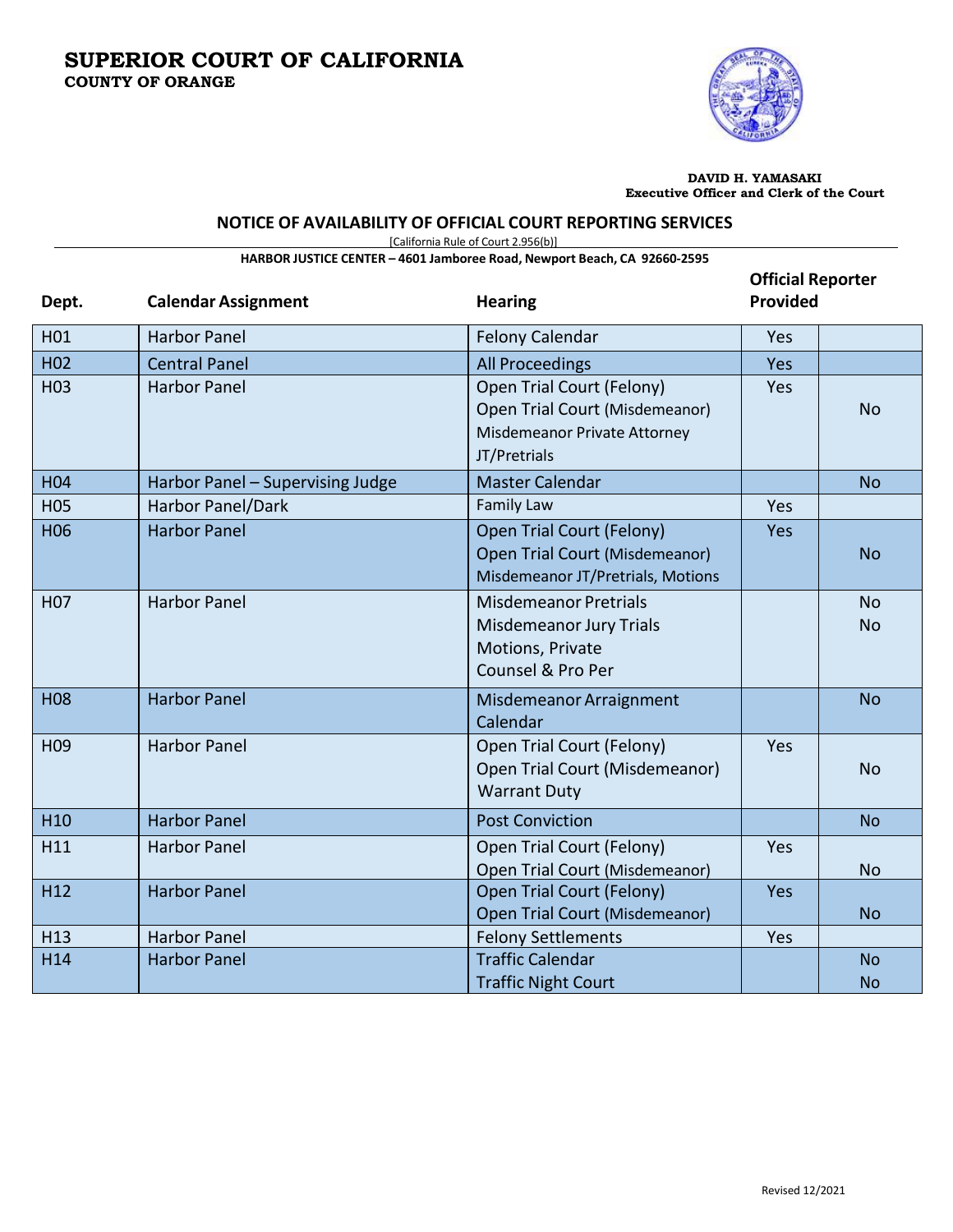

**DAVID H. YAMASAKI Executive Officer and Clerk of the Court**

### **NOTICE OF AVAILABILITY OF OFFICIAL COURT REPORTING SERVICES**

[California Rule of Court 2.956(b)]

#### **LAMOREAUX JUSTICE CENTER - 341 The City Drive, Orange, CA 92868-3205**

| Dept. | <b>Calendar Assignment</b>                             | <b>Hearing</b>                                                                             | <b>Official Reporter</b><br><b>Provided</b> |           |
|-------|--------------------------------------------------------|--------------------------------------------------------------------------------------------|---------------------------------------------|-----------|
| L11   | <b>Family Law Panel</b>                                | Domestic Violence Calendar                                                                 | Yes                                         |           |
| L21   | Juvenile Panel - Presiding<br>Judge/Girls Court        | Open Trial - As assigned                                                                   | Yes                                         |           |
| L22   | Juvenile Panel - Assistant Juvenile<br>Presiding Judge | Dependency                                                                                 | Yes                                         |           |
| L23   | Juvenile Panel                                         | Dependency                                                                                 | Yes                                         |           |
| L31   | Juvenile Panel                                         | Dependency                                                                                 | Yes                                         |           |
| L32   | Juvenile Panel                                         | Dependency                                                                                 | <b>Yes</b>                                  |           |
| L33   | Juvenile Panel                                         | Dependency                                                                                 | Yes                                         |           |
| L34   | Juvenile Panel                                         | Dependency                                                                                 | Yes                                         |           |
| L41   | Juvenile Panel                                         | Delinquency                                                                                | Yes                                         |           |
| L42   | Juvenile Panel                                         | Juvenile Justice                                                                           | Yes                                         |           |
| L43   | Juvenile Panel                                         | Delinquency/Recovery Court                                                                 | Yes                                         |           |
| L44   | Juvenile Panel                                         | Juvenile Justice                                                                           | Yes                                         |           |
| L51   | <b>Family Law</b>                                      | AB 1058/Department of Child<br>Support Services (Alt. Fridays)<br>Monday - Thursday        | Yes                                         | <b>No</b> |
| L52   | <b>Family Law Panel</b>                                | <b>Family Law</b>                                                                          | Yes                                         |           |
| L53   | <b>Family Law Panel</b>                                | Family Law                                                                                 | Yes                                         |           |
| L54   | <b>Family Law</b>                                      | AB 1058/Department of Child<br><b>Support Services (Alt. Fridays)</b><br>Monday - Thursday | Yes                                         | <b>No</b> |
| L60   | <b>Family Law Panel</b>                                | Family Law                                                                                 | Yes                                         |           |
| L61   | <b>As Assigned</b>                                     | <b>Family Law</b>                                                                          | Yes                                         |           |
| L611  | <b>Family Law Panel</b>                                | <b>Family Law</b>                                                                          | Yes                                         |           |
| L62   | <b>As Assigned</b>                                     | <b>Family Law</b>                                                                          | Yes                                         |           |
| L63   | <b>Family Law Panel</b>                                | Domestic Violence Calendar                                                                 | Yes                                         |           |
| L64   | <b>Family Law Panel</b>                                | <b>Family Law</b>                                                                          | Yes                                         |           |
| L65   | <b>Family Law Panel</b>                                | <b>Family Law</b>                                                                          | Yes                                         |           |
| L66   | <b>Family Law Panel</b>                                | <b>Family Law</b>                                                                          | Yes                                         |           |
| L67   | <b>Family Law Panel</b>                                | <b>Family Law</b>                                                                          | Yes                                         |           |
| L68   | <b>Family Law Panel</b>                                | <b>Family Law</b>                                                                          | Yes                                         |           |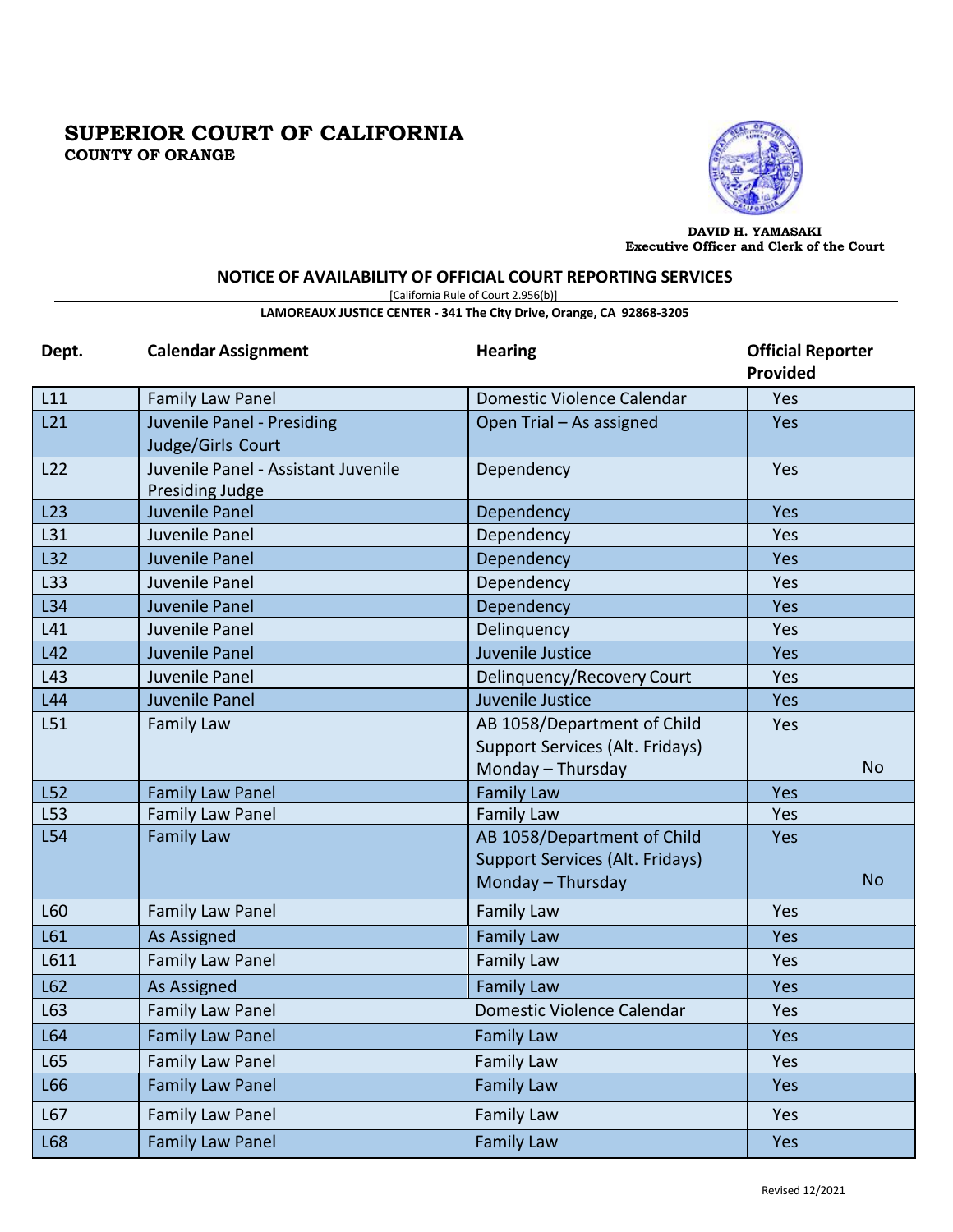| Dept. | <b>Calendar Assignment</b>           | <b>Hearing</b>           | <b>Official Reporter</b><br>Provided |
|-------|--------------------------------------|--------------------------|--------------------------------------|
| L69   | Family Law Panel                     | <b>Family Law</b>        | <b>Yes</b>                           |
| L71   | <b>Family Law Panel</b>              | <b>Family Law</b>        | Yes                                  |
| L72   | Family Law Panel                     | Family Law               | Yes                                  |
| L73   | Family Law Panel - Supervising Judge | <b>Family Law</b>        | <b>Yes</b>                           |
| L74   | Family Law Panel                     | Family Law               | Yes                                  |
| LVCC1 | Family Law/Juvenile Panel            | <b>Hybrid Assignment</b> | Yes                                  |

**D**

**ept.**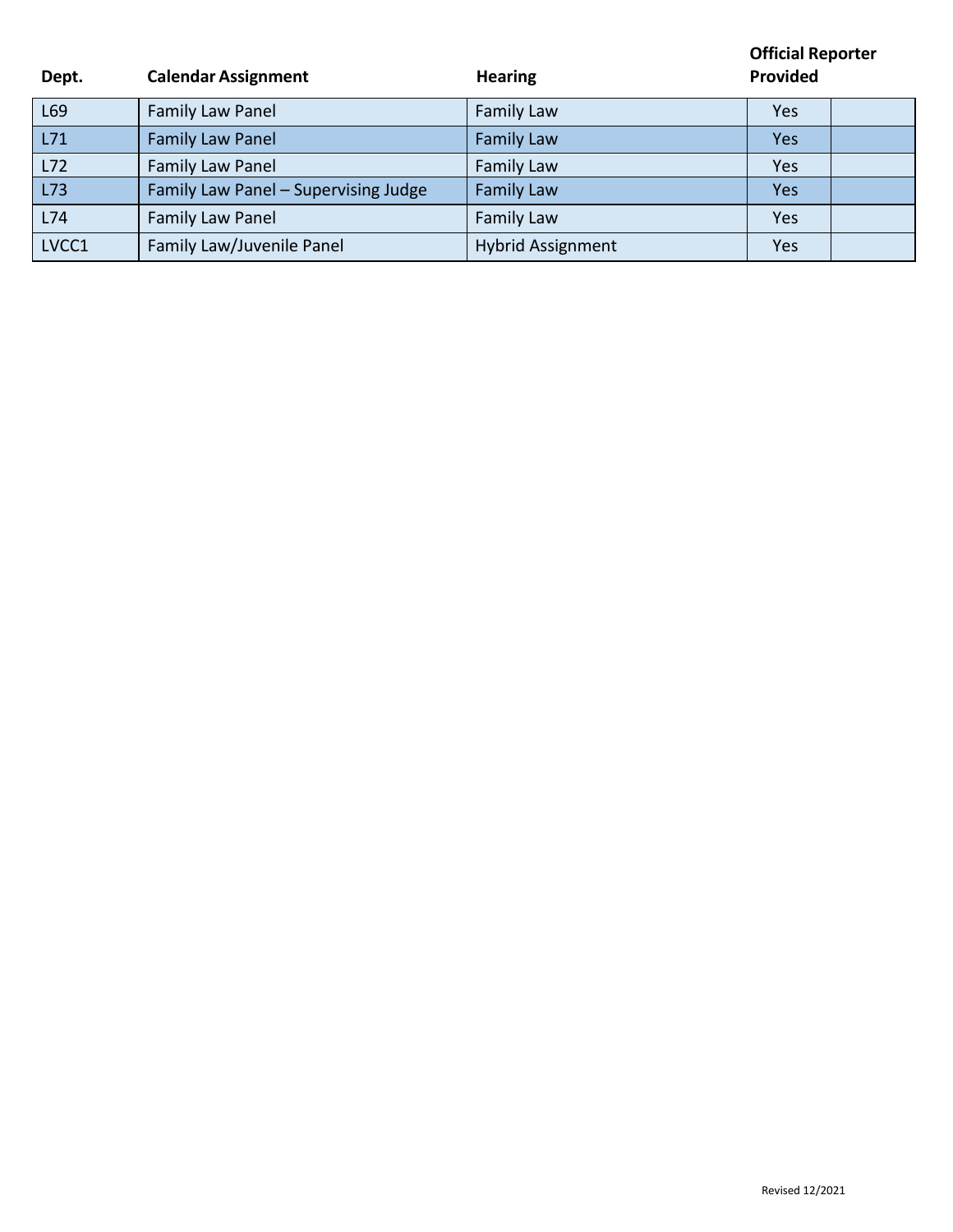

**DAVID H. YAMASAKI Executive Officer and Clerk of the Court**

# **NOTICE OF AVAILABILITY OF OFFICIAL COURT REPORTING SERVICES**

[California Rule of Court 2.956(b)]

**NORTH JUSTICE CENTER – 1275 North Berkeley Avenue, Fullerton, CA 92832-1258**

| Dept.           | <b>Calendar Assignment</b>      | <b>Hearing</b>                                                                                                                                                 | <b>Official Reporter</b><br><b>Provided</b> |           |
|-----------------|---------------------------------|----------------------------------------------------------------------------------------------------------------------------------------------------------------|---------------------------------------------|-----------|
| <b>N01</b>      | <b>Traffic Calendar</b>         | Remote Traffic Arraignments (AM)<br>In-person Traffic Trials (PM)                                                                                              |                                             | <b>No</b> |
| <b>N02</b>      | As Assigned                     | As Assigned                                                                                                                                                    |                                             |           |
| <b>N03</b>      | <b>North Panel</b>              | Felony Arraignments (Odd Case<br>Numbers)                                                                                                                      | Yes                                         |           |
| <b>N04</b>      | North Panel - Supervising Judge | <b>Master Calendar</b><br>Misdemeanor Jury Trials, Pretrial,<br>Misdemeanor Protective Order<br><b>Modifications, Overflow</b>                                 |                                             | <b>No</b> |
| <b>N05</b>      | <b>North Panel</b>              | Open Trial Court (Felony)<br>Open Trial Court (Misdemeanor)<br>PDPT's, Post Conviction Walk-ins                                                                | Yes                                         | <b>No</b> |
| <b>N06</b>      | <b>Civil Panel</b>              | <b>Civil Unlimited</b><br>Criminal Back up                                                                                                                     |                                             | <b>No</b> |
| <b>N07</b>      | As Assigned                     | As Assigned                                                                                                                                                    |                                             |           |
| <b>N08</b>      | As Assigned                     | Open Trial Court (Felony)<br><b>Open Trial Court (Misdemeanor)</b>                                                                                             | <b>Yes</b>                                  | <b>No</b> |
| N <sub>09</sub> | North Panel                     | Misdemeanor Pretrials,<br>Misdemeanor<br>Settlements/Status<br>Conferences<br>Drug Court, DUI Court<br>(Alternating Fridays)                                   | Yes                                         | <b>No</b> |
| N <sub>10</sub> | <b>North Panel</b>              | Open Trial Court (Felony)<br><b>Open Trial Court (Misdemeanor)</b>                                                                                             | Yes                                         | <b>No</b> |
| N11             | <b>Central Panel</b>            | All Proceedings/NJC Backup                                                                                                                                     | Yes                                         |           |
| N12             | <b>North Panel</b>              | Felony Arraignments (Even Case<br>Numbers)                                                                                                                     | Yes                                         |           |
| N13             | North Panel                     | City Attorney and District Attorney<br>Out of Custody Misdemeanor<br>Arraignments                                                                              |                                             | <b>No</b> |
| N14             | <b>North Panel</b>              | FARS/MARS, Felony Settlement Back-<br>up, Calendar Coverage<br>Open Trial Court (Felony)<br>Open Trial Court (Misdemeanor)<br>(Remote hearings only in the PM) | Yes                                         | <b>No</b> |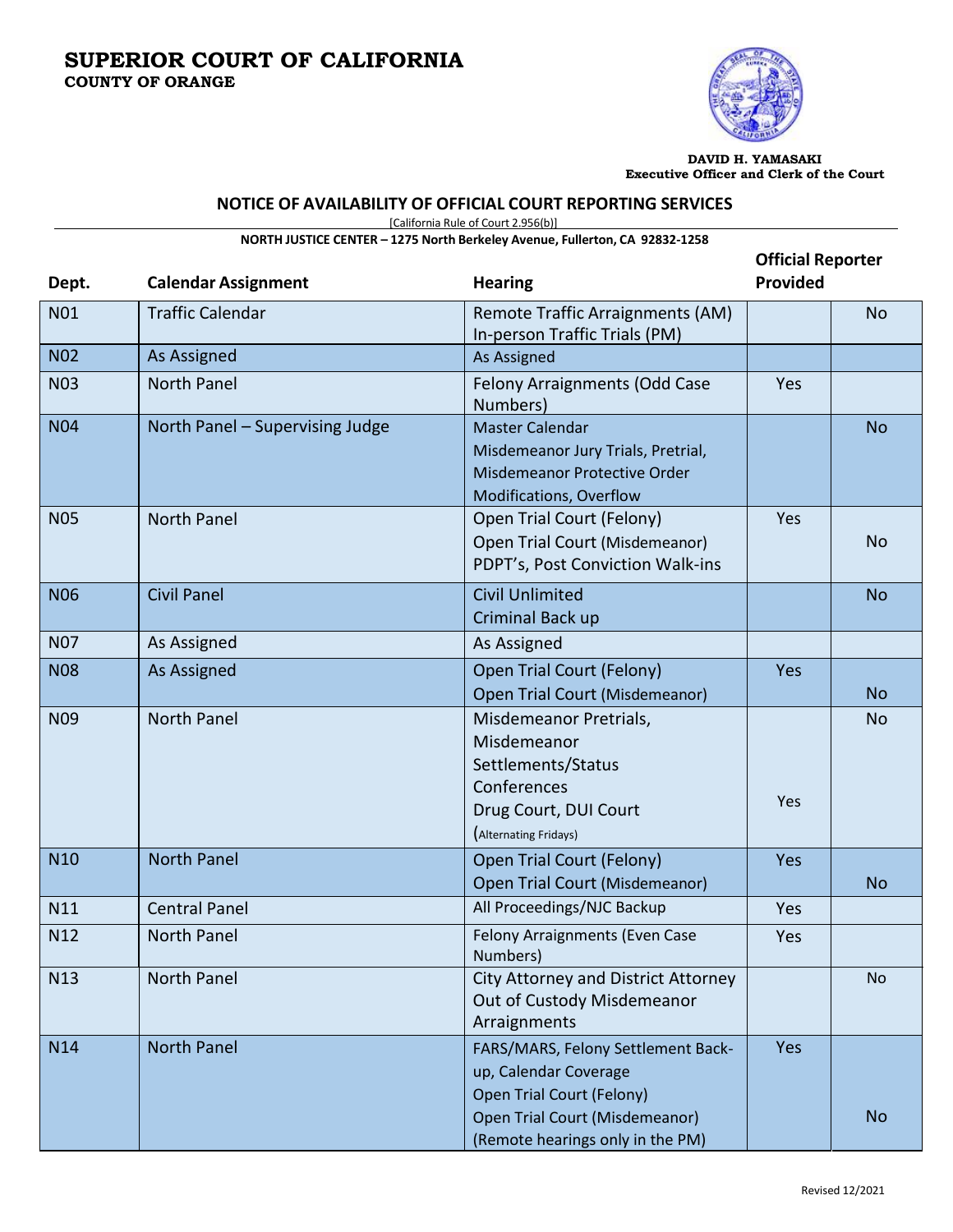| Dept.           | <b>Calendar Assignment</b> | <b>Hearing</b>                                                                            | <b>Provided</b> |           |
|-----------------|----------------------------|-------------------------------------------------------------------------------------------|-----------------|-----------|
| <b>N15</b>      | Civil Panel                | <b>Civil Unlimited</b><br>Criminal Back up                                                |                 | No        |
| N <sub>16</sub> | <b>Family Law Panel</b>    | Family Law (Remote hearings only;<br>any in-person matter to be<br>scheduled at LJC)      | Yes             |           |
| N <sub>17</sub> | Civil Panel                | Unlimited Civil (Remote hearings<br>only; any in-person matter to be<br>scheduled at CJC) |                 | <b>No</b> |
| N <sub>18</sub> | As Assigned                | As Assigned                                                                               |                 |           |

**Official Reporter**